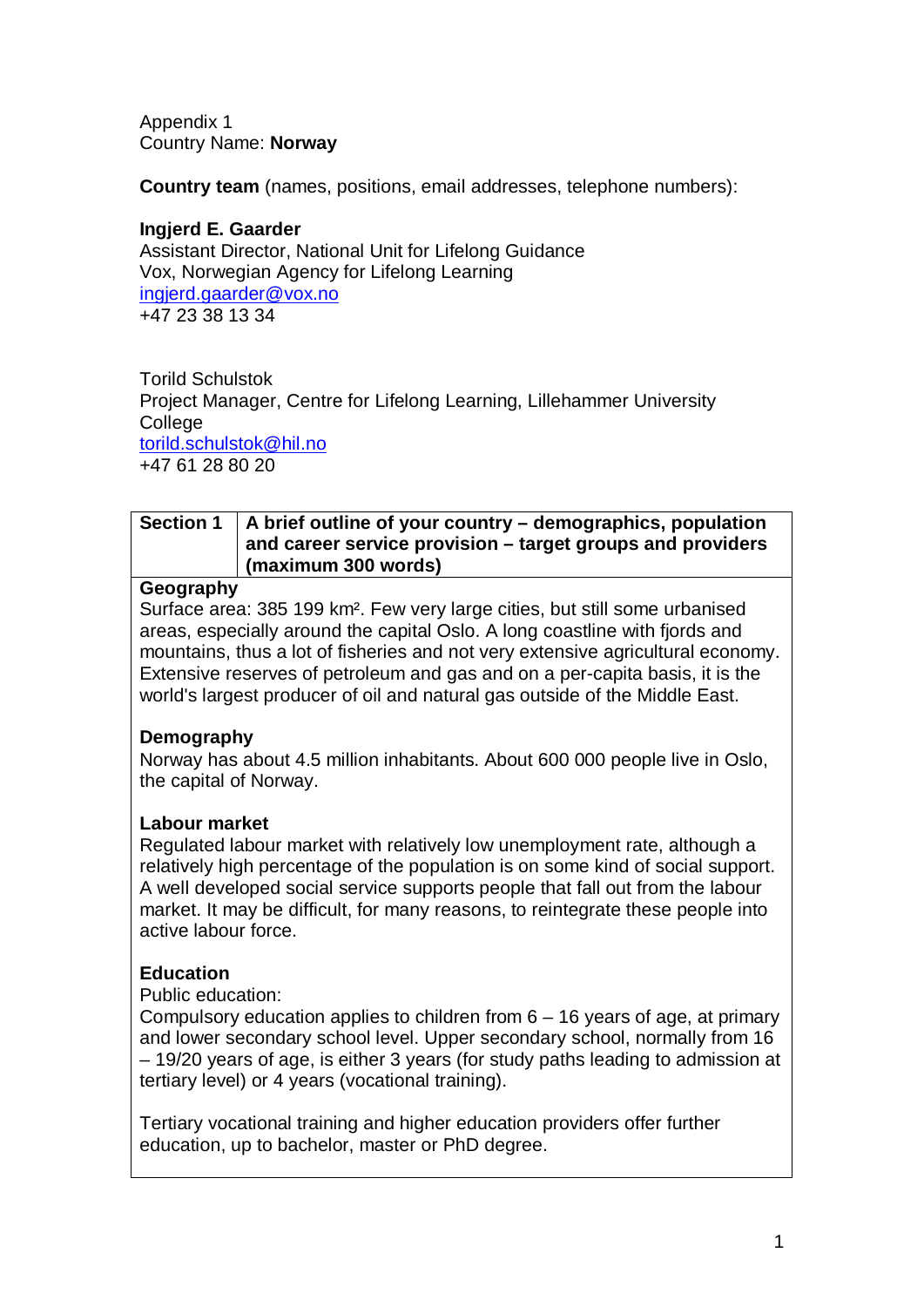In Norway all public education is free of charge.

In addition to these public institutions, there are a variety of private institutions, at all levels. Some of them receive subventions from the government.

### **Main national career guidance services**

Career Guidance Partnerships have been established in most of the 19 counties in Norway. The object is to develop cooperation and coordination between the different career guidance services in a lifelong perspective in each county, as well as to enhance the quality of the services. Partnerships are expected to include regional authorities, the educational sector, the work and welfare sector, the social partners and other relevant public and private stakeholders. The Partnerships are also expected to contribute to the establishment of Career Guidance Centres in their county.

The Career Centres' tasks include

- Supporting career guidance in the educational system, both by offering professional support to guidance professionals and by offering additional guidance to pupils and students
- Providing guidance services for all adults, and for youths outside the school system and labour market, in cooperation with services offered by Labour and welfare services (NAV).
- Providing professional support to guidance professionals in local NAV offices.

In the educational sector Career Guidance Services is implemented in all schools, in some of the university colleges and in all universities in Norway. All pupils in Norwegian schools have an individual right to receive the necessary guidance (as stated in the Education Act) either related to social issues or dealing with their education paths and future work expectations.

The work and welfare service, (NAV), has guidance integrated in its strategy for follow-up of users. The user's rights to have his/her needs and work abilities individually assessed, is stated in the Act of Work and Welfare Administration, and has been implemented in NAV since 2010. Users that might need a more comprehensive assistance directed towards the labour market will have rights to extensive employability assessment.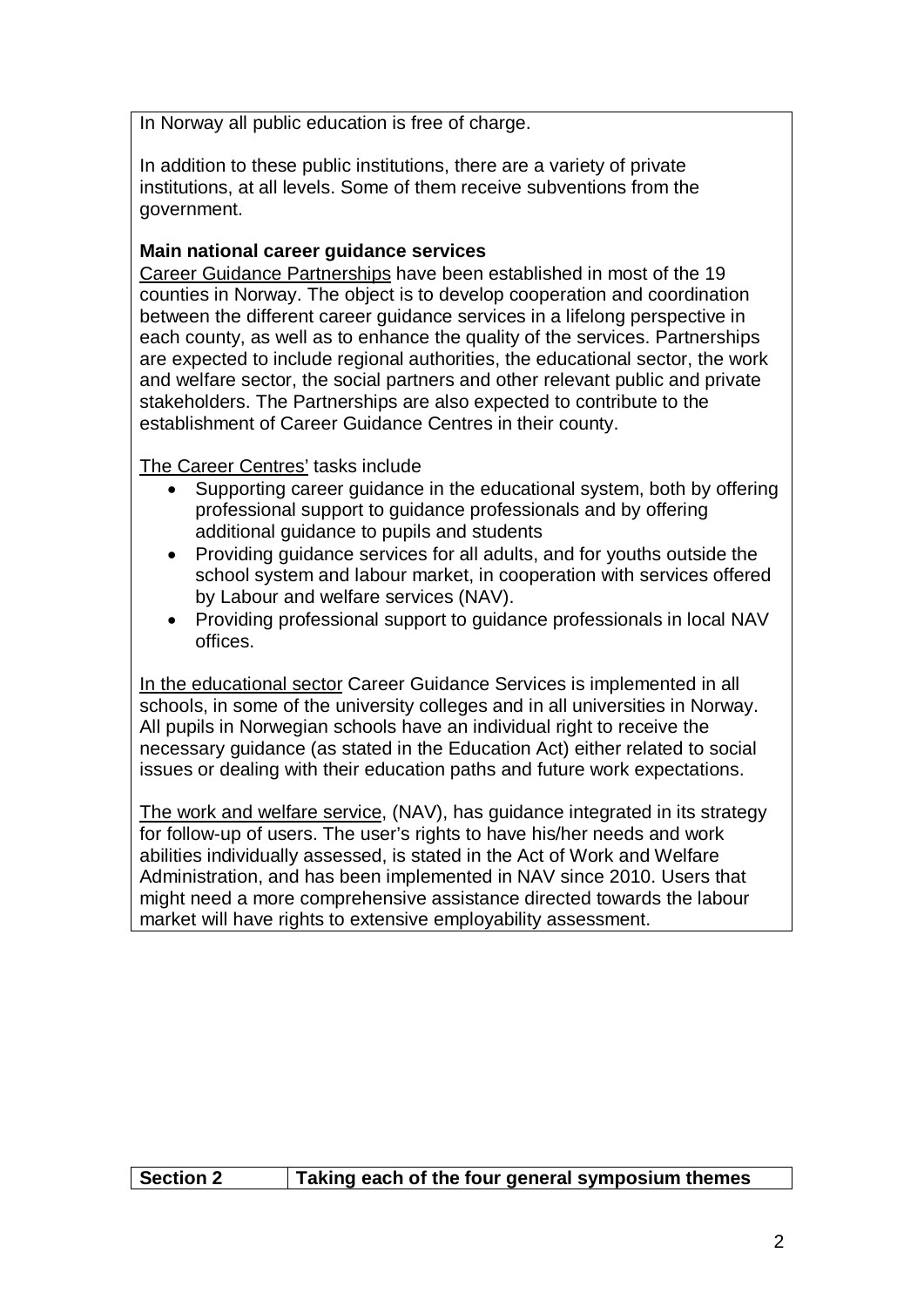| (see below), describe the two greatest strengths and |
|------------------------------------------------------|
| two greatest weaknesses relating to each theme in    |
| your country (maximum 100 words for each strength    |
| and weakness; therefore maximum 400 words per        |
| theme and maximum 1,600 words in this section).      |

#### **Theme 1: Political, economic and social changes and the changing role of career guidance and career guidance policies**

| Strength 1                                                                                                                                                                                                                                                                                                                                                                                                                                                                                                                                                                                                                                                                                                                                                                                                                                                                                                                                                                                             | Weakness 1                                                                                                                                                                                 |
|--------------------------------------------------------------------------------------------------------------------------------------------------------------------------------------------------------------------------------------------------------------------------------------------------------------------------------------------------------------------------------------------------------------------------------------------------------------------------------------------------------------------------------------------------------------------------------------------------------------------------------------------------------------------------------------------------------------------------------------------------------------------------------------------------------------------------------------------------------------------------------------------------------------------------------------------------------------------------------------------------------|--------------------------------------------------------------------------------------------------------------------------------------------------------------------------------------------|
| Career guidance is implemented as<br>one of the measures to reduce the<br>high drop-out rate in secondary<br>education. All pupils are entitled to<br>career guidance in lower and upper<br>secondary school, and this is defined<br>as a collective responsibility of the<br>staff. Over the last few years,<br>systematic competence development<br>for all school counsellors has been<br>provided, and a separate subject<br>discussing possible education<br>choices has been established at<br>lower secondary level. Various<br>themes related to career choices are<br>integrated in this subject and also in<br>other subjects. Since 2010, the<br>transition between lower and upper<br>secondary education has been the<br>focus of a national initiative (NY GIV),<br>as well as follow-up measures aimed<br>at drop-outs from upper secondary<br>school. In this initiative, career<br>guidance is one of several measures;<br>another important measure being<br>improving basic skills. | In Norway there is no career<br>guidance service especially designed<br>for immigrants to help them access<br>education paths and/or the labour<br>market.                                 |
| Strength 2<br>Career Guidance Partnerships have<br>been established in most of the 19<br>counties in Norway (see above).<br>These partnerships provide a basis<br>for the coordination of career services<br>at national level and will contribute to<br>enhancing the quality of the services.                                                                                                                                                                                                                                                                                                                                                                                                                                                                                                                                                                                                                                                                                                        | Weakness 2<br>The Career Guidance Partnerships<br>are not fully developed in all counties,<br>and the Partnerships are facing some<br>challenges concerning cross-sectoral<br>cooperation. |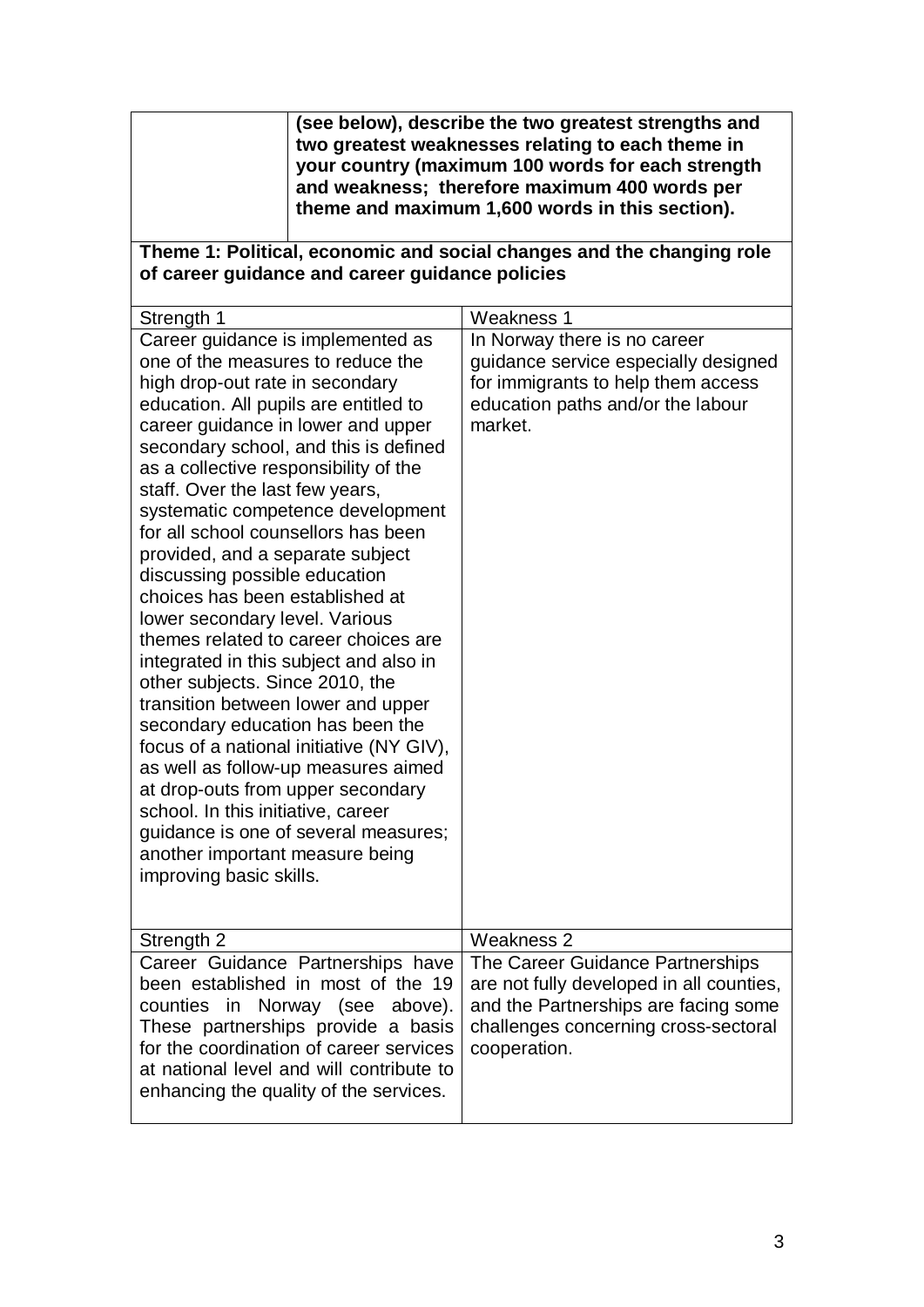## **Theme 2: Lifelong guidance policy as a part of integrated human resource development policies – challenges and opportunities**

| Strength 1                                                                                                                                                                                                                                                                                                                                                                                                                                                                                                                                     | Weakness 1                                                                                                                                                                                                                                                                                                                                                                                                                                                                                   |
|------------------------------------------------------------------------------------------------------------------------------------------------------------------------------------------------------------------------------------------------------------------------------------------------------------------------------------------------------------------------------------------------------------------------------------------------------------------------------------------------------------------------------------------------|----------------------------------------------------------------------------------------------------------------------------------------------------------------------------------------------------------------------------------------------------------------------------------------------------------------------------------------------------------------------------------------------------------------------------------------------------------------------------------------------|
| <b>Establishing Career Guidance</b><br>Centres in all of the 19 counties is an<br>overall national policy. These centres<br>shall provide services for all target<br>groups; pupils and students (indirectly<br>through supporting provision in<br>schools and through other education<br>providers); unemployed adults (in<br>cooperation with PES) as well as<br>employed adults at all ages, and also<br>for special target groups. The centres<br>will also support professional<br>development for practitioners (career<br>counsellors). | Not all counties have established<br>Career Centres. The centres already<br>existing need national support to<br>develop in accordance with quality<br>standards. Overarching quality<br>standards need to be defined at<br>national level.                                                                                                                                                                                                                                                  |
| Strength 2                                                                                                                                                                                                                                                                                                                                                                                                                                                                                                                                     | Weakness 2                                                                                                                                                                                                                                                                                                                                                                                                                                                                                   |
| Validation of prior learning (VPL) is<br>implemented in the Norwegian<br>education system, for adult students.<br>In upper secondary education their<br>learning will be validated and<br>accredited towards national curricula.<br>In tertiary vocational education and<br>higher education their learning will be<br>validated towards the study<br>programmes in each institution.                                                                                                                                                          | Even though legislation and a system<br>for VPL provision are established,<br>quality development is an ongoing<br>challenge. In upper secondary<br>education, access to validation differs<br>between the counties, due to different<br>priorities locally. Also, the content of<br>the actual validation process may<br>vary. In higher education the different<br>institutions are autonomous and<br>consequently develop their own<br>specific routines, which may lack<br>transparency. |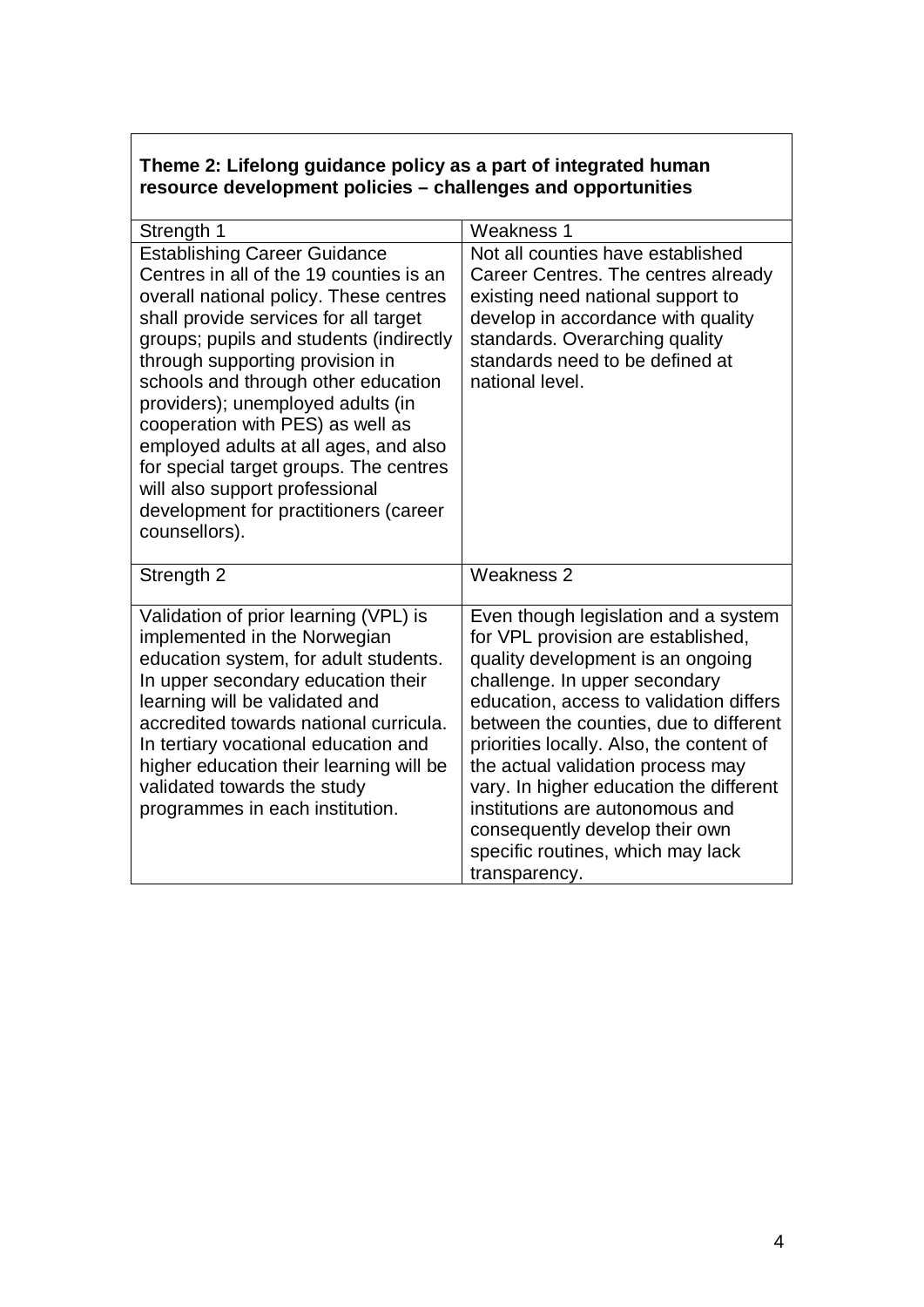## **Theme 3: The changing world and the changing role of career guidance – skills and competencies for lifelong guidance practitioners**

| Strength 1                                                                                                                                                                                                                                                                                                                                                                                                       | Weakness 1                                                                                                                                                                                                              |
|------------------------------------------------------------------------------------------------------------------------------------------------------------------------------------------------------------------------------------------------------------------------------------------------------------------------------------------------------------------------------------------------------------------|-------------------------------------------------------------------------------------------------------------------------------------------------------------------------------------------------------------------------|
| Since 2003 several Norwegian<br>University Colleges have established<br>comprehensive education courses of<br>30 ECT in career counseling. The<br>participants are recruited from the<br>whole field of lifelong guidance, and<br>this education has contributed to<br>professionalization and a broader<br>common understanding of the major<br>issues and challenges counselors<br>deal with on a daily basis. | There are no master programs<br>dedicated to career counseling, and<br>only a few PhD candidates been able<br>to do their research on topics that are<br>of high importance for guidance<br>practitioners.              |
| Strength 2                                                                                                                                                                                                                                                                                                                                                                                                       | Weakness 2                                                                                                                                                                                                              |
| The majority of career counselors in<br>Norway work in primary and<br>secondary schools and have formal<br>teachers education. In 2008 the<br>Ministry of Education provided<br>competence requirements that<br>specified the need for comprehensive<br>education in counseling at the<br>minimum of 60 ECT for those working<br>as counselors in schools.                                                       | There are no competence<br>requirements for the guidance<br>practitioners working with older<br>students or adults. For that reason we<br>can see a great variety regarding their<br>background, competence and skills. |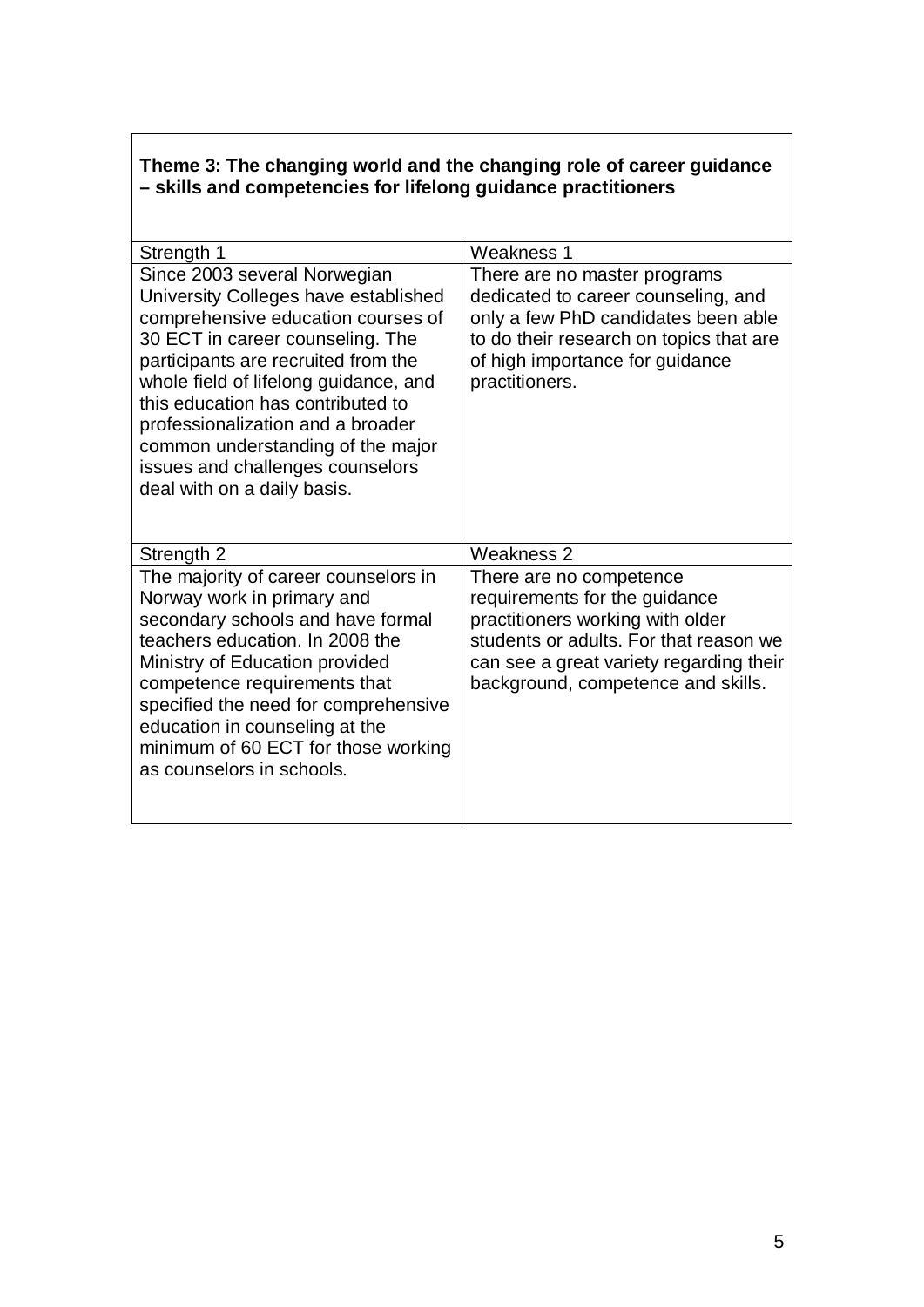# **Theme 4: Evidence-based practice; evidence-based policies**

| Strength 1                                                                                                                                                                                                                                                     | Weakness 1                                                                                                                                                                                                                                                                                  |
|----------------------------------------------------------------------------------------------------------------------------------------------------------------------------------------------------------------------------------------------------------------|---------------------------------------------------------------------------------------------------------------------------------------------------------------------------------------------------------------------------------------------------------------------------------------------|
| National coordination is now<br>established in the National Unit for<br>Lifelong Guidance. The Unit will be<br>responsible for developing systems<br>and routines for gathering evidence.<br>The emerging body of evidence will<br>support policy development. | National coordination of career<br>guidance is newly established, as<br>career guidance is a relatively new<br>field in Norway. Thus systematic work<br>to build up an extensive body of<br>evidence is only just beginning.<br>Collecting existing evidence will be<br>one important task. |
| Strength 2<br>In Norway, school counselling is well<br>and extensively documented and<br>evaluated. A number of measures<br>within school counselling are based<br>on this body of evidence.                                                                   | Weakness 2<br>There is no reliable research into the<br>effects of career guidance in Norway<br>so far. For example, the Career<br>Centres need support to compile<br>statistics and to evaluate their own<br>provision.                                                                    |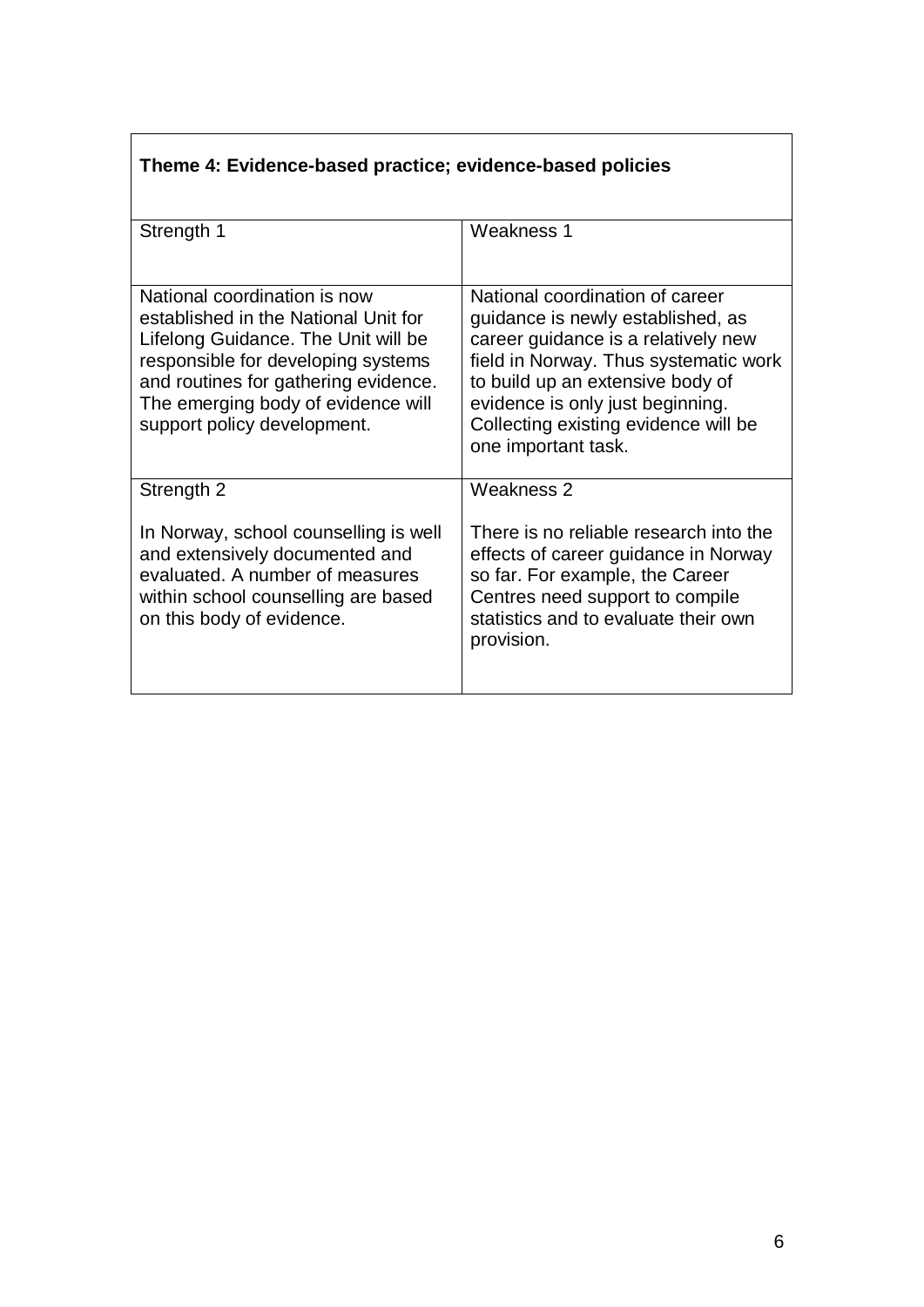| <b>Section 3</b>                                                                                                                   | Looking at the themes, prioritise them according to the most<br>important ones for your country team to explore further and<br>learn about at the symposium.<br>$(1 = most important - 4 = least important)$ |             |                         |   |   |
|------------------------------------------------------------------------------------------------------------------------------------|--------------------------------------------------------------------------------------------------------------------------------------------------------------------------------------------------------------|-------------|-------------------------|---|---|
| Political, economic and social<br>changes and the changing role of<br>career guidance and career<br>guidance policies              |                                                                                                                                                                                                              |             | Priority<br>$2 \quad 3$ |   | 4 |
| Lifelong guidance policy as a part<br>of integrated human resource<br>development policies - challenges<br>and opportunities       |                                                                                                                                                                                                              | 1           | Priority<br>$2^{\circ}$ | 3 | 4 |
| The changing world and the<br>changing role of career guidance<br>- skills and competencies for<br>lifelong guidance practitioners |                                                                                                                                                                                                              | $\mathbf 1$ | Priority<br>$2^{\circ}$ | 3 |   |
|                                                                                                                                    | Evidence-based practice;<br>evidence-based policies                                                                                                                                                          | 1           | Priority<br>$2^{\circ}$ | 3 | 4 |

**Section 4 Thinking about the themes, describe up to three high-level key public policy and/or practice initiatives currently being advanced or considered in your country (write no more than 100 words on each). If it is possible, please say to which of the themes each initiative is most closely linked.** 

#### **High-level key public policy/practice initiative 1**

From January 2011 a National Unit for Lifelong Guidance has been established at Vox, the Norwegian Agency for Lifelong Learning. Vox is an agency directly under the Ministry of Education and Research. The main objective of the Unit is to improve quality and stimulate development of provision and access to career services for young people and adults in different phases of life. The Unit will also work to enhance cooperation and coordination among key actors, and coordinate activities across sectors.

The Unit chairs a National Coordination Group at directorate level, which is set up to coordinate policy development and implementation in the different sectors.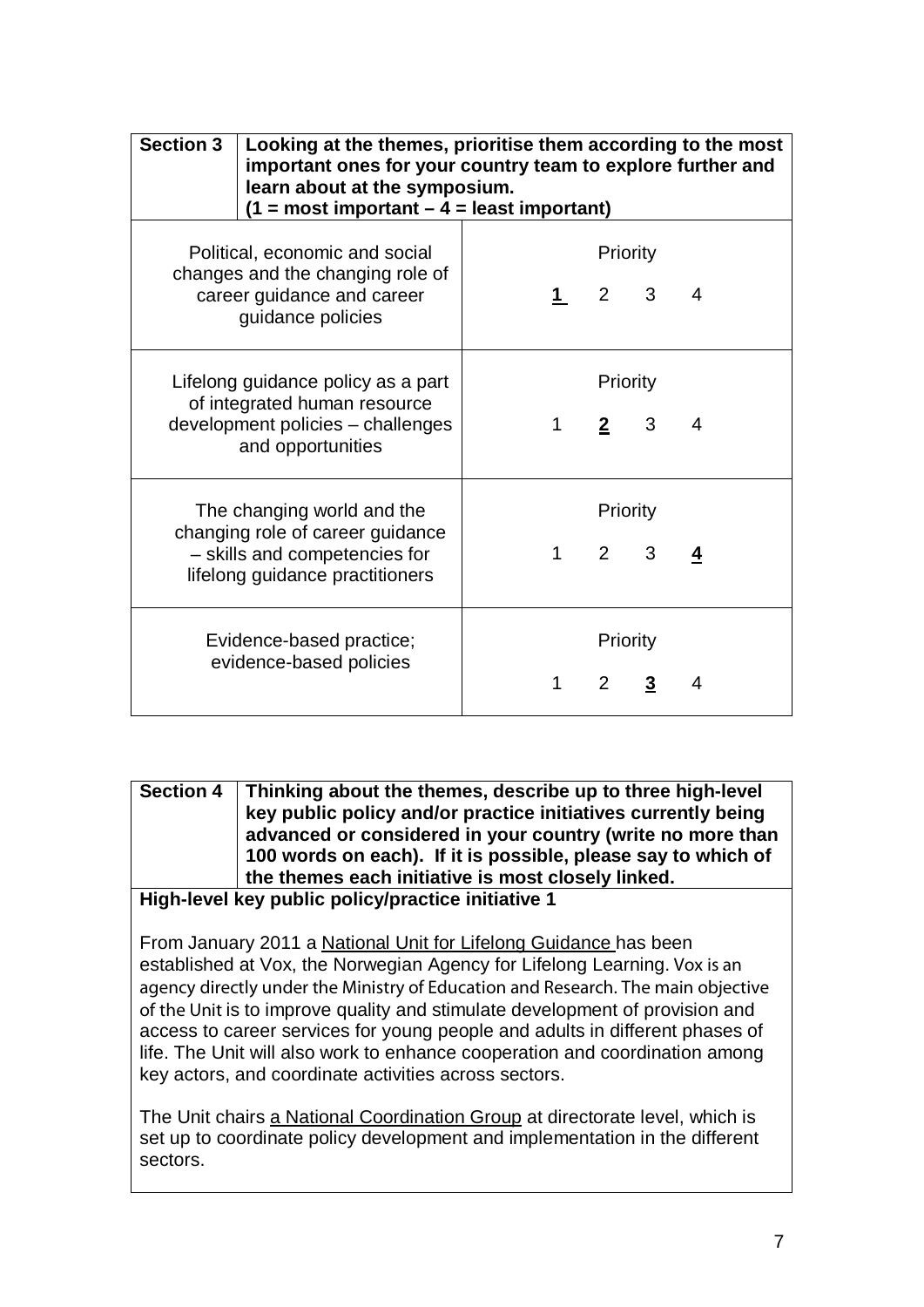Linked most closely to Theme **1 and 2** 

## **High-level key public policy/practice initiative 2**

A National Forum for Lifelong Guidance is established, including all relevant stakeholders. Participation in the National Forum reflects representation in the regional partnerships already established to enhance development of lifelong career guidance in the regions. The National Unit serves as a secretariat for the forum.

Linked most closely to Theme **1 and 2**

### **High-level key public policy/practice initiative 3**

Career Guidance Partnerships are established in most of the 19 counties in Norway. The objective is to develop cooperation and coordination between the different career guidance services in a lifelong perspective in each county, as well as to improve the quality of the services. It is expected that the partnerships include regional authorities, the education sector, the labour and welfare sector, the social partners and other relevant public and private stakeholders.

Linked most closely to Theme **2 and 3**